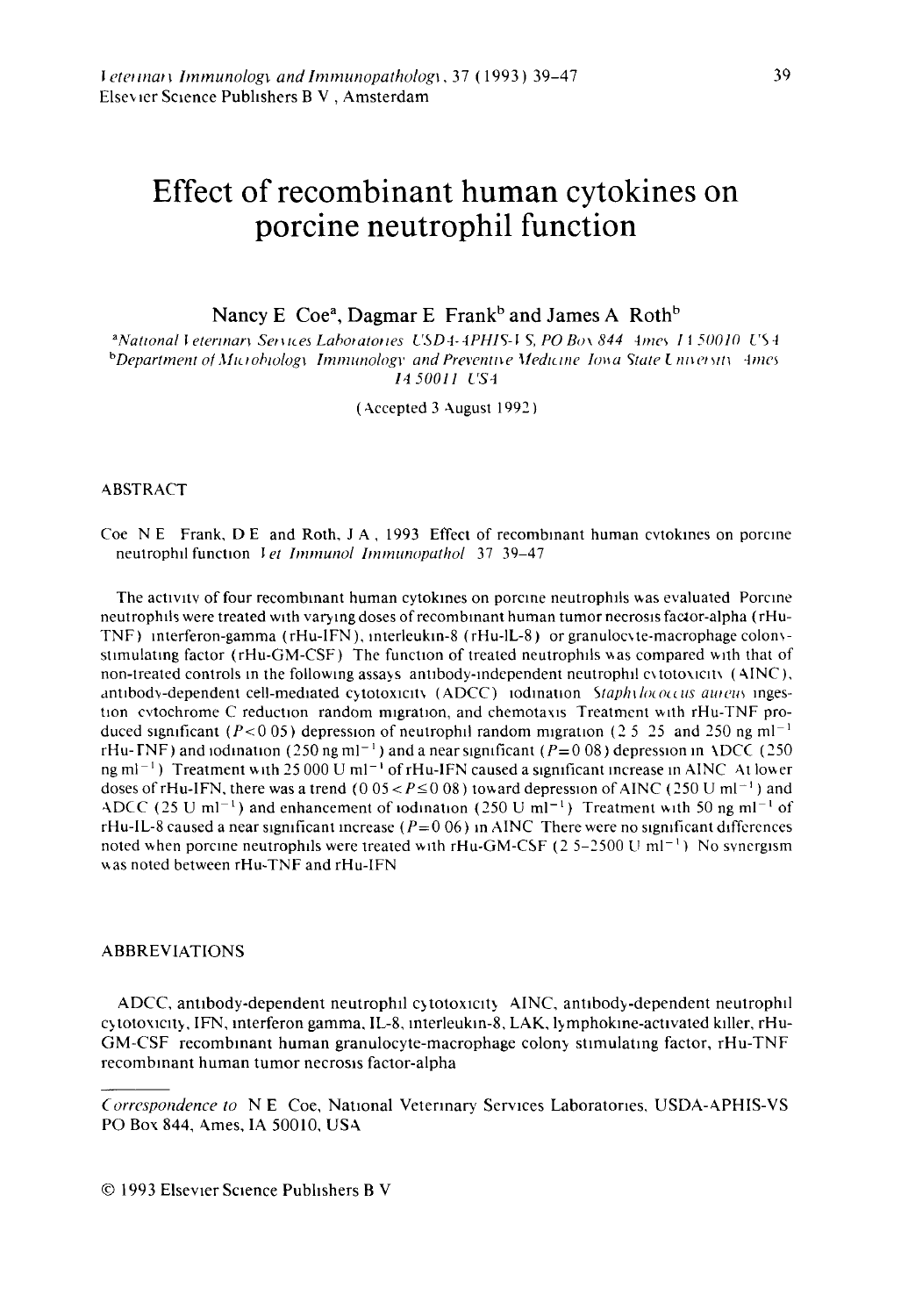### INTRODUCTION

Research over the past decade has Identified numerous cytokmes (protem factors produced and released by specific cell types m response to mflammatory and infectious stimuli) that are capable of modulating host immune responses (reviewed by Balkwill and Burke, I989) Such Immunomodulatory cytokmes have chmcal potential, especially as vaccme adJuvants and as adjuncts to conventional therapy for infectious and neoplastic diseases Much progress has been made toward the understandmg of cytokmes and their roles in immune regulation, especially in human models However, research on cytokine activation of immune responses in domestic food animals has been somewhat limited by the lack of commercially available homologous hostorigin cytokines Identification of commercially available human cytokines that have activity in other animal species would facilitate the characterization of immune regulation in those species There are published reports of recombmant human cytokme activity m cells from several species of domestic ammals, mcludmg camne lymphokme-activated klller (LAK) cells (Raskm et al, 1991), bovine neutrophils (Sample and Czuprynski, 1991), and porcine mononuclear cells (Fong and Doyle, I986) In this study, we evaluated the effect of recombinant human tumor necrosis factor-alpha, interferon-gamma, mterleukm-8, and granulocyte-macrophage colony-stlmulatmg factor on porcine neutrophil function

### MATERIALS AND METHODS

# *Ammals*

Crossbred pigs, 3-5 months of age, were mamtamed as blood donors for this study Blood was collected from the vena cava of randomly selected pigs into syringes pre-loaded with 7 5% EDTA in 0 85% saline  $(1\ 30\ v/v)$ 

### *Cytokznes*

Recombinant human tumor necrosis factor alpha ( $rHu-TNF\alpha$ ), recombinant human interferon-gamma ( $rHu-IFNy$ ), and recombinant human granulocyte-macrophage colony-stlmulatmg factor (rHu-GM-CSF) were obtained from Boehringer Mannheim, (Indianapolis, IN) Recombinant human mterleukm-8 (rHu-IL-8) was obtamed from Genzyme, (Cambndge, MA) Working dilutions of cytokines were made in M199 medium without phenol red immediately prior to use Cytokine concentrations were expressed as ng  $ml^{-1}$  or U ml<sup>-1</sup> depending on the unit of measurement used by the manufacturer The specific activity of our rHu-TNF $\alpha$ , specified by the manufacturer, was greater than  $2 \times 10^7$  U ml<sup>-1</sup>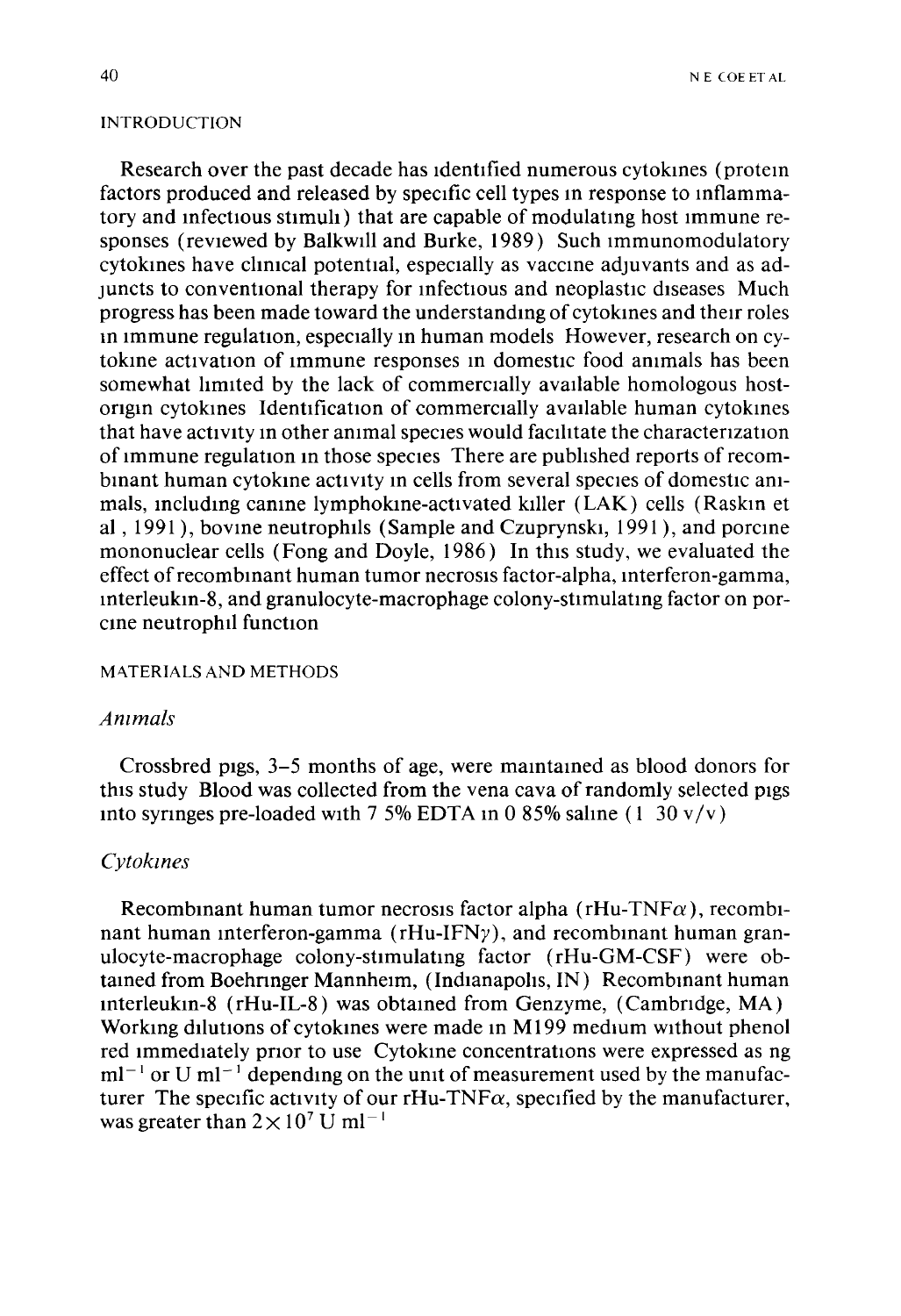# *Neutrophil isolation and cytokine treatment*

Neutrophils were isolated from whole blood by a combination of hypotonic RBC lysis and ficoll-diatrizoate density centrifugation as described previously (Coe et al., 1992) and adjusted to  $10^8$  cells ml<sup>-1</sup> in M199 medium without phenol red Each mdividual cytokme was tested with neutrophlls from five to seven pigs except combinations of rHu-TNF $\alpha$  and rHu-IFNy, which were tested with neutrophils from four pigs, and the  $25\,000$  U ml<sup>-1</sup> dose of  $rHu-IFN\gamma$ , which was tested with neutrophils from two pigs Neutrophils were ahquoted so that non-treated cells and cells treated with each of three to four consecutive ten-fold dilutions of a given cytokine (Table 1) were tested in each pig The cells were mixed with an appropriate dilution of cytokine or M 199 medium alone (non-treated controls) to achieve a final concentration of  $5 \times 10^7$  cells ml<sup>-1</sup> All neutrophils were then incubated at  $37^{\circ}$ C per 5% CO<sub>2</sub><sup>2</sup> for 2 h prior to use in functional assays

# Assays of neutrophil function

Assays of antibody-dependent cell-mediated cytotoxicity (ADCC), IOdination, *Staphylococcus aureus* ingestion, cytochrome C reduction of stimulated and resting neutrophils, random migration, and chemotaxis were performed as described previously (Coe et al, 1992) Assays of antibodymdependent neutrophil cytotoxicity ( AINC) were performed as descnbed by Lukacs et al ( 1985)

### TABLE 1

Recombinant human cytokines tested for activity on porcine neutrophils

| Cytokine                                                              | Dosages Tested                                                                                                       |
|-----------------------------------------------------------------------|----------------------------------------------------------------------------------------------------------------------|
| Tumor necrosis factor- $\alpha$<br>$(rHu-TNF\alpha)$                  | $0.25 \cdot 2.5 \cdot 2.5$ and 250 ng ml <sup>-1</sup>                                                               |
| Interleukin-8<br>$(rHu~IL-8)$                                         | 5 50, and 500 ng ml <sup>-1</sup>                                                                                    |
| Interferon-<br>$(rHu-IFNy)$                                           | 25, 250, 2500 and 25,000 U ml <sup>-1</sup>                                                                          |
| Granulocyte-macrophage<br>colony-stimulating factor<br>$(rHu-GM-CSF)$ | 2 5, 25, 250 and 2500 U ml <sup>-1</sup>                                                                             |
| Combination of rHu-TNF $\alpha$<br>and rHu-IFN <sub>?</sub>           | 250 ng ml <sup>-1</sup> TNF + 2500 U ml <sup>-1</sup> IFN<br>25 ng ml <sup>-1</sup> TNF + 250 U ml <sup>-1</sup> IFN |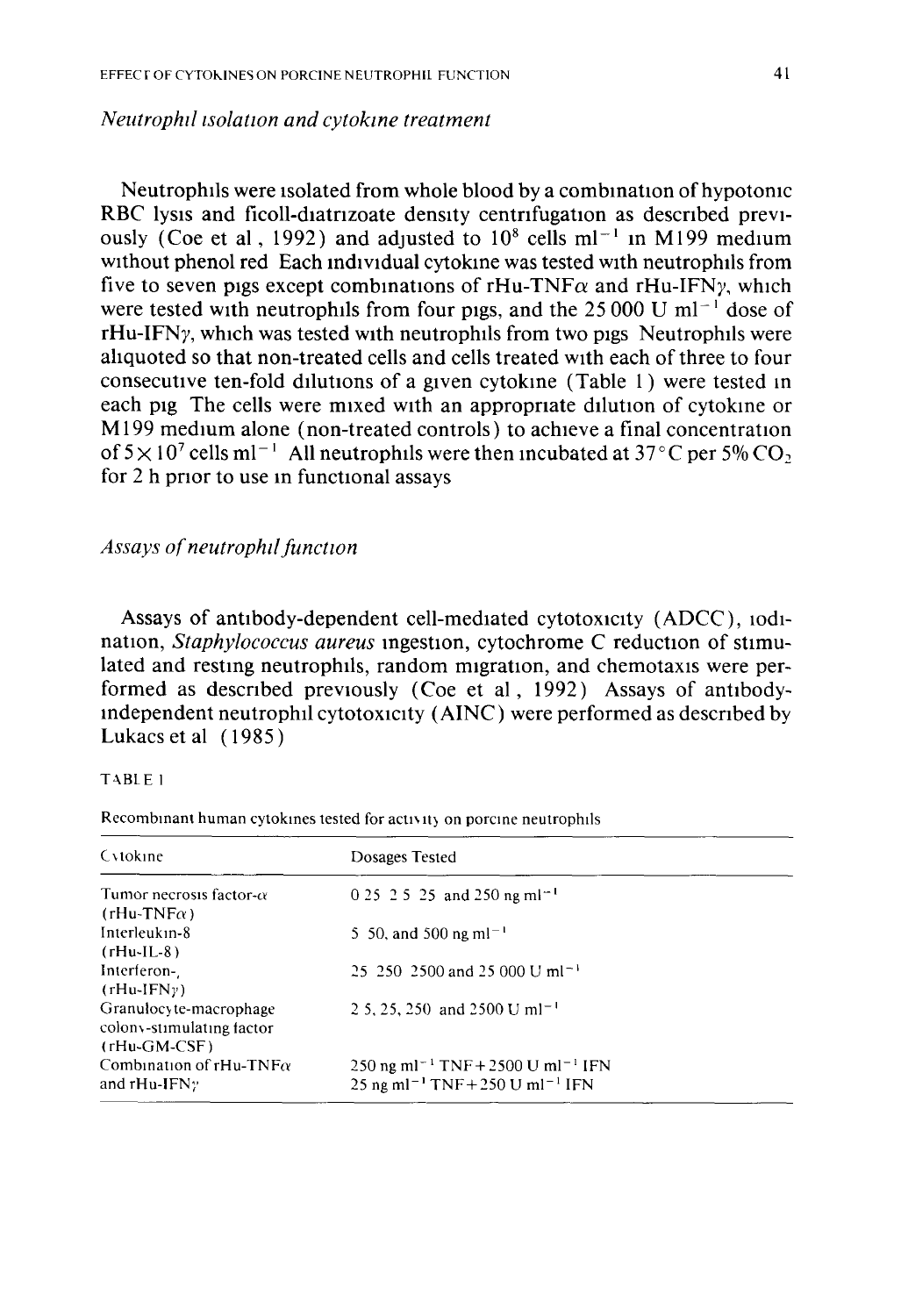# *Statistical analysis*

An analysts ofvanance was performed for each assay The data were blocked by date of the assay to minimize the effect of the daily variation inherent in these assays  $P$ -values of 0 05 or less were considered significant

### RESULTS

When compared with non-treated controls, porcine neutrophils treated with  $rHu-TNF\alpha$  exhibited a dose-dependent depression of random migration, ADCC, and iodination (Fig 1) Random migration was significantly depressed  $(P< 0.005)$  when the neutrophils were treated with 250, 25, or 2 5 ng  $ml^{-1}$  rHu-TNF $\alpha$  To establish an extinction point for the depression of migration, neutrophils incubated with 0.25 ng ml<sup>-1</sup> rHu-TNF $\alpha$  were assayed for random migration Although neutrophil migration was still depressed at this dose of  $rHu-TNF\alpha$ , the difference was no longer statistically significant Iodination was significantly depressed when neutrophils were exposed to  $250$ ng ml<sup>-1</sup> rHu-TNF $\alpha$  The depression of ADCC, while not statistically significant ( $P=0.08$ ), was evident at the 250 ng ml<sup>-1</sup> dose

Treatment with rHu-IFN $\gamma$  (25 000 U ml<sup>-1</sup>) elicited a significant increase in AINC of porcine neutrophils (Fig  $2)$  Iodination was slightly increased in treated neutrophils, an effect that was nearly significant ( $P=0.08$ ) at 250 U  $ml^{-1}$  rHu-IFNy The increase observed at 25 000 U ml<sup>-1</sup> rHu-IFNy, though



Fig 1 Effect of recombinant human tumor necrosis factor  $\alpha$  (rHu-TNF $\alpha$ ) on portine neutrophil iodination, random migration, and antibody-dependent cell-mediated cytotoxicity (ADCC) Bars represent mean values  $+ / -$  SEM from five to seven pigs  $*P < 0.05$  when compared with non-treated controls Iodination and ADCC not evaluated at 0.25 ng ml<sup>-1</sup> rHu-TNF $\alpha$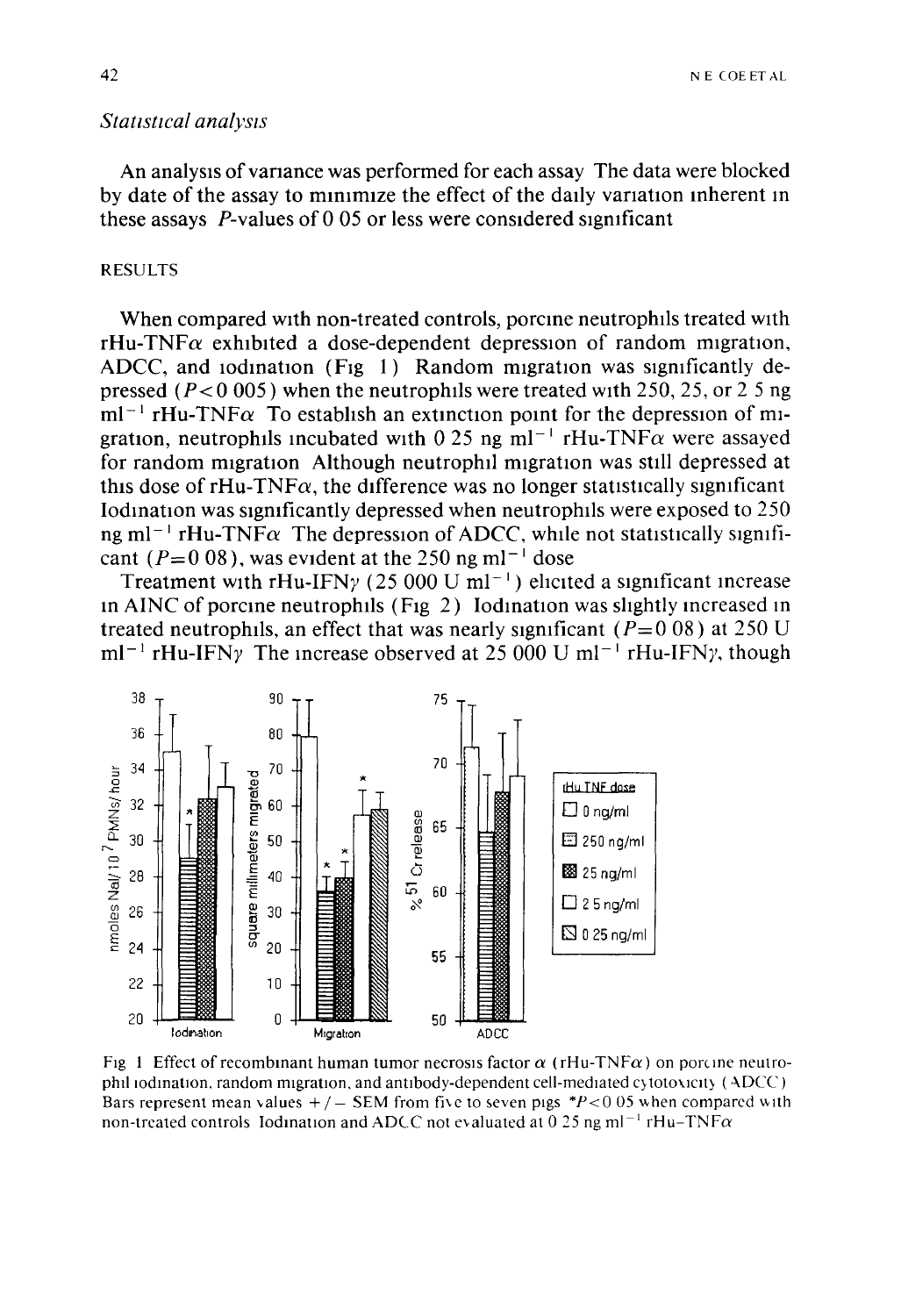

Fig. 2 Effect of recombinant human interferon  $\gamma$  (rHu-IFN, ) on porcine neutrophil iodination antibody-dependent cell-mediated cytotoxicity (ADCC), and antibody-independent neutrophil cytotoxicity (AINC) Bars represent mean values  $+/-$  SEM from five to seven pigs except at the 25 000 U ml<sup>-1</sup> dose which represents the mean of two pigs \*P<0.05 when compared with non-treated controls

arithmetically larger than the increase at 250 U ml<sup> $-1$ </sup>, was not statistically significant  $(P=0 12)$  ADCC was decreased to a near significant level  $(P=0.07)$  when neutrophils were treated with 25 U ml<sup>-1</sup> rHu-IFN<sub>*Y*</sub>

No significant changes in function were noted when porcine neutrophils were treated with rHu-IL-8 AINC was slightly enhanced in treated cells, an effect that was most pronounced at the 50 ng ml<sup>-1</sup> dose level ( $P=0.06$ )

No significant or near significant differences in neutrophil function were observed when porcine neutrophils were treated with rHu-GM-CSF Also, no significant interaction between  $rHu$ -TNF $\alpha$  and  $rHu$ -IFN $\gamma$  was noted when porcine neutrophils were treated with combinations of both cytokines (results not shown)

### **DISCUSSION**

Cytokine-induced cell activation is ideally studied using homologous-origin cytokines, but only a few porcine cytokines have been characterized. The genes for porcine IL-1 $\alpha$ , IFN- $\alpha$ , and IFN- $\gamma$  have been cloned, but these cytokines are not available commercially (summarized by Blecha, 1991) Because numerous recombinant human cytokines are commercially available, the identification of human cytokines that could be used in porcine models of cytokine-induced cell activation is desirable

There is evidence that certain human and porcine cytokines are cross-re-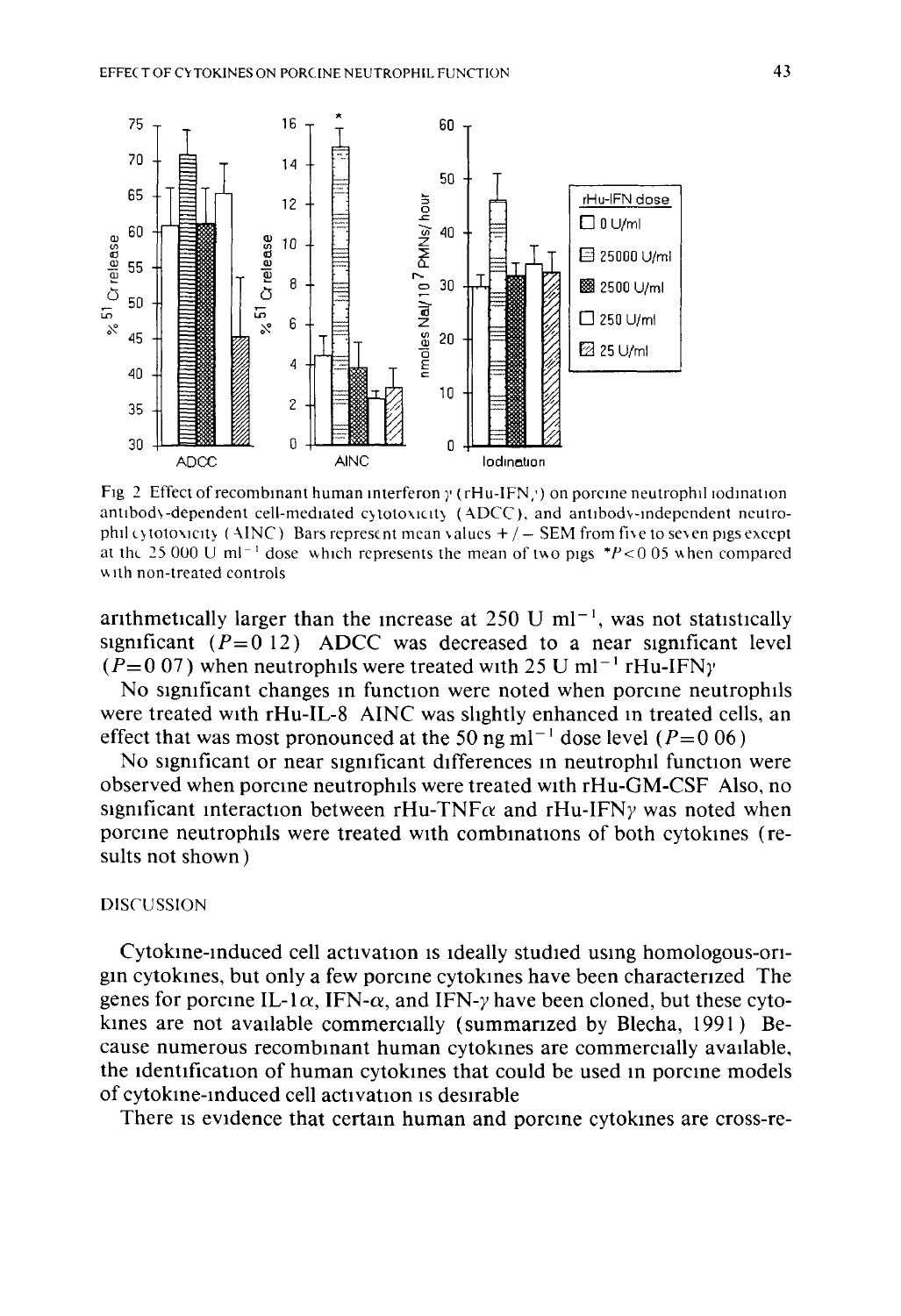active Porcme and human gamma mterferons share up to 59% nucleotide homology (Charley et al, 1987), they interact antagonistically in human cell culture (Filipic et al, 1991) Porcine interleukin-1 $\alpha$ , interleukin-2, and interleukm-6 share 82%, 72%, and 62% homology, respectively, w1th human IL- $1\alpha$ , IL-2, and IL-6 (Maliszewski et al, 1990, Richards and Saklatvala, 1991, Goodall et al, 1991) The structure of tumor necrosis factor (TNF) apparently IS conserved among ammal species because monoclonal antibodies against human TNF are reactive against TNF from dogs, pigs, and monkeys (Moller et al, 1990) However, the nucleotide sequence of porcine TNF has not yet been reported, so the extent of homology with human TNF IS unknown The nucleotide sequences for porcme IL-8 and GM-CSF also have not been reported

Human cytokmes are active upon cells from a number of domestic ammal species Human IL-2 stimulates bovine (Majury and Shewen, 1991) and porcme ( Bhagyam et al , 1988) lymphocytes, porcme natural killer cells (Hennessy et al, 1990), and canine LAK cells (Raskin et al, 1991) Bovine neutrophils are stimulated by human IL-1 $\alpha$  and TNF $\alpha$  (Sample and Czuprynski, 1991) In this study, we showed that recombinant human  $TNF\alpha$ , IFNy, and IL-8 affected the function of porcine neutrophils

In human neutrophils, treatment with human tumor necrosis factor causes reduced neutrophil migration and chemotaxis and increased phagocytosis, superoxide production, iodination, and ADCC (Shalaby et al,  $1985$ , Klebanoff et al, 1986, reviewed by Steinbeck and Roth, 1989) Functional alterations are observed after incubating neutrophils with  $TNF\alpha$  for 20–30 min (phagocytosis, migration, chemotaxis) to  $1 h$  (ADCC, superoxide production) and with TNF $\alpha$  concentrations of less than 100 U ml<sup>-1</sup> Treatment of porcine neutrophils with rHu-TNF $\alpha$  elicited a similar reduction in random migration No significant changes in chemotaxis, phagocytosis, or superoxide production (as measured by cytochrome C reduction) were noted in our study, but this may be due to reduced sensitivity of porcine neutrophils to heterologous TNF $\alpha$  or differences in incubation periods rather than any inherent differences in the response of porcine neutrophils to  $TNF\alpha$  Treatment of porcine neutrophils with rHu-TNF $\alpha$  caused a mild dose-dependent depression in iodination and a near significant decrease in ADCC, which contrasts with the responses observed in human neutrophils. The porcine responses more closely correlated with the decreased iodination and unaffected ADCC observed by Chiang et al (1991) in bovine neutrophils treated with recombinant bovine TNF $\alpha$  (50 ng ml<sup>-1</sup>, 2 5 h incubation)

Porcme neutrophils exhibited enhanced AINC when treated with high doses of rHu-IFN $\gamma$  This increase must be interpreted with caution owing to the small number of pigs tested at the 25 000 U ml<sup> $-1$ </sup> dose, but increased AINC was also noted in bovine neutrophils treated for 2 5 h with 0 5 ng m $l^{-1}$  recombinant bovine IFNy (Steinbeck et al, 1986) No similar assay data for human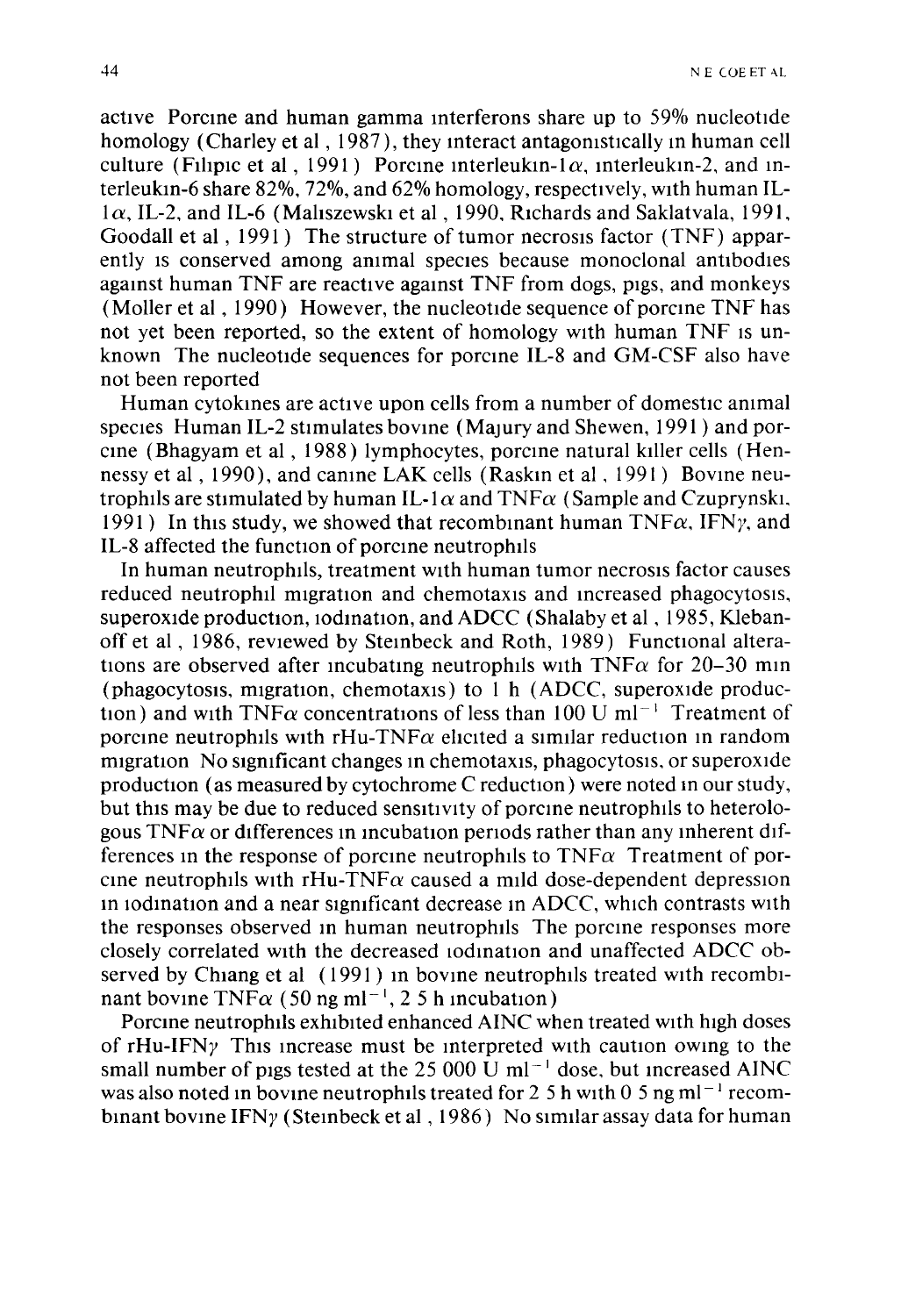neutrophils could be found m the literature, however, treatment with IFNy  $(1 \text{ U ml}^{-1}, 2 \text{ h}$  incubation) caused increased ADCC in human neutrophils (Shalaby et al, 1985) Treatment with  $rHu-IFNy$  also increases superoxide anion production and phagocytosis of human neutrophils and decreases random migration and chemotaxis (reviewed by Steinbeck and Roth, 1989) Thus, it appears that  $rHu-IFNy$  is practically inactive on porcine neutrophils when compared with the effects elicited in the homologous host species

Interleukm-8 IS a potent human neutrophil activator Treatment with IL-8 mcreases human neutrophil superoxide anion production (Peveri et al, 1988, Thelen et al, 1988), stimulates degranulation (Peveri et al, 1988), and enhances chemotaxis (Rot, 1991) Recombinant human IL-8 also induces migration and chemotaxis of neutrophils from a number of domestic animal species, including dogs, goats, and chickens (Rot, 1991) The optimum doses of rHu-lL-8 for these heterologous species range from 1 to 10  $\mu$ g ml<sup>-1</sup>, which are approximately 10-100 times more than the optimal dose for human PMNs  $(150 \text{ ng ml}^{-1})$  In our study, rHu-lL-8 activity on porcine neutrophils was limited to an enhancement of AINC when given at 50 ng ml<sup>-1</sup> We did not observe significant changes in random migration or chemotaxis, but the highest dose of rHu-IL-8 that we tested was  $500$  ng ml<sup>-1</sup> Also, the neutrophils in our study were pre-mcubated wtth rHu-IL-8, whereas m the study by Rot, IL-8 was used as a chemoattractant m a Boyden chamber chemotaxis assay Our study does agree with that of Rot in that porcine neutrophils were relatively insensitive to rHu-IL-8

Recombinant human granulocyte-macrophage colony-stimulating factor has widespread effects on human neutrophil function, including enhancements of superoxide amon production, phagocytosis, iodination, and ADCC (Lopez et al, 1986) Enhancement was observed with 2 ng m $l^{-1}$  rHu-GM-CSF after 2 h pre-incubation (ADCC) or no pre-incubation (iodination, phagocytosis, superoxide amon) with rHu-GM-CSF Similar enhancements have been reported in bovine neutrophils treated with  $5-10$  ng m $l^{-1}$  bovine GM-CSF for 12 h (Reddy et al, 1990) rHu-GM-CSF actlvtty has also been reported with monkey neutrophils (Welte et al, 1987), but treatment with rHu-GM-CSF had no effect on the porcine neutrophils in our study

Tumor necrosis factors and mterferon-gamma act synergistically to alter neutrophil function in humans (Shalaby et al, 1985) and cattle (Chiang et al , 1991) We investigated possible synergism between rHu-TNF $\alpha$  and rHu-IFN $\gamma$  in porcine neutrophils by incubating cells with mixtures of both cytokines, no synergistic activity was noted at any dilution tested

In summary, certain recombinant human cytokines (TNF $\alpha$ , IFN $\gamma$ , IL-8) had activity on porcine neutrophils. The alterations in porcine neutrophil function were limited in comparison with those induced by the same cytokine m homologous host neutrophils, and htgher concentrations of cytokme were usually required to effect the changes However, in the absence of commer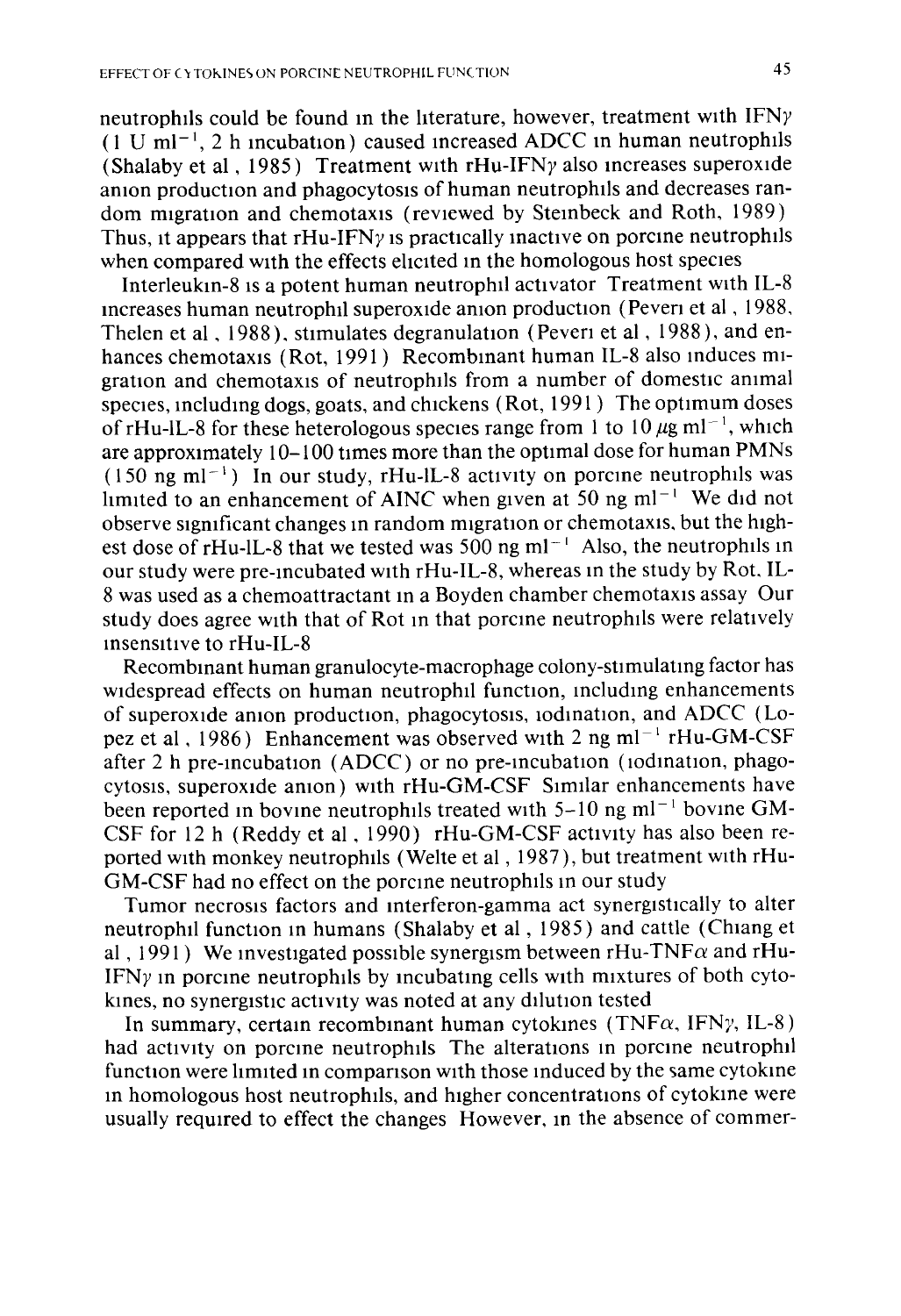cially available porcine-origin cytokines, such recombinant human cytokines may be useful in porcine neutrophil studies

### **ACKNOWLEDGMENTS**

The authors thank Chuck Egemo and Jeff Larsen for animal assistance and Dr. David F. Cox for statistical assistance

#### **REFERENCES**

Balkwill, F R and Burke F, 1989 The cytokine network Immunol Today, 10 299-304 Bhagyam R.C. Jarrett-Zaczek, D. and Ferguson, F.G., 1988. Activation of swine peripheral

- blood lymphocytes with human recombinant interleukin-2 Immunology  $64,607-613$ Blecha F 1991 Cytokines applications in domestic food animals J Dairy Sci 74 328-339
- Charley B. McCullough, K. and Martinod 5, 1987. Antiviral and antigenic properties of recombinant porcine interferon gamma Vet Immunol Immunopathol 7 357-368
- Chiang Y-W Murata, H and Roth J A, 1991 Activation of bovine neutrophils by recombinant bovine tumor necrosis factor-alpha Vet Immunol Immunopathol 29 329-338
- Coe NE Frank DE, Wood RL and Roth JA 1992 Alteration of neutrophil function in BCG-treated and nontreated swine after exposure to Salmonella typhinumum Vet Immunol Immmunopathol, 33 37-50
- Filipic, B Golob, A Toth 5, Mecs I Baladi I and Likar M 1991 Interactions between human and porcine interferons Acta Virol 35 19-26
- Fong S and Doyle  $M_V$  1986. Response of bovinc and porcine peripheral blood mononuclear cells to human recombinant interleukin 2 Vet Immunol Immunopathol 11 91-100
- Goodall, J.C. Emery, D.C. Bailey M., English L.S. and Hall L. 1991 (DNA cloning of poicinc interleukin 2 by polymerase chain reaction Biochim Biophys Acta 1089 257-258
- Hennessy K J Blecha F Fenwick B W Thaler R C and Nelsson J L 1990 Human recombinant IL-2 augments porcine NK cell cytotoxicity. Ann. Rech. Vet.  $21, 101-110$
- Klebanoff, SJ Vadas MA Harlan JM Sparks LH, Gamble IR Agosti IM and Waltersdorph A.M., 1986. Stimulation of neutrophils by tumor necrosis factor J. Immunol 136 4220-4225
- Lopez A F Williamson D J Gamble, J R Begley C G Harlan J M Klebanoff S J Waltersdorph A Wong G Clark SC and Vadas M A 1986 Recombinant human granulocyte-macrophage colony-stimulating factor stimulates in vitro mature human neutrophil and cosinophil function, surface receptor expression, and survival J. Clin. Invest 78, 1220-1228
- Lukacs K Roth J A and Kaeberle M L, 1985. Activation of neutrophils by antigen-induced lymphokine with emphasis on antibody-independent cytotoxicity J. Leuk Biol. 38, 557-572
- Majury A.L. and Shewen, P.E. 1991. Preliminary investigation of the mechanism of inhibition of bovine lymphocyte proliferation by Pasteurella haemolytica Al leukotovin Vet Immunol Immunopathol 29 57-68
- Maliszewski C R, Renshaw B R Shoenborn, M A Urban, J F and Baker P E, 1990 Poicine IL-1 alpha cDNA nucleotide sequence Nucl Acids Res 18 4282
- Moller, A, Emling F. Blohm, D. Schlick E and Schollmeter K. 1990. Monoclonal antibodies to human tumor necrosis factor alpha in vitro and in vivo application Cytokine  $2\sqrt{162-1}$ 169